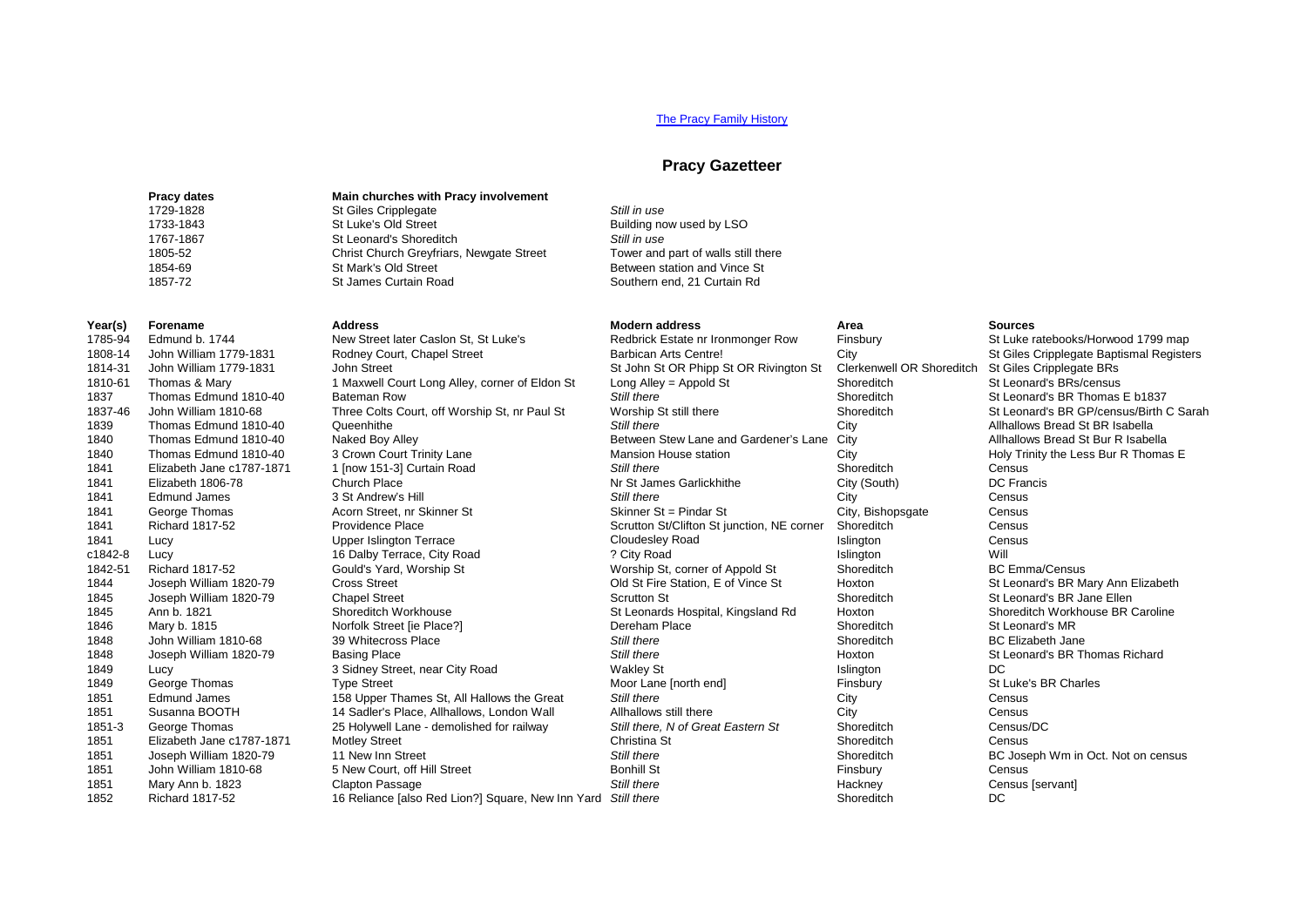1852 Elizabeth Jane b. 1815 Warwick Lane, Newgate Street *Still there* City Christ Church Newgate St MR 1854-7 Joseph William 1820-79 21 Warner Place, Hackney Rd [chandler's shop] *Still there* Bethnal Green Bethnal Green Kelly's<br>1855 John William 1810-68 Hill Street [5 New Court?] Bonhill St Bonhill St St Preu 1855 John William 1810-68 Hill Street [5 New Court?] Bonhill St Bonhill St Finsbury Finsbury St Paul's Bunhill Row BR Sarah<br>1858-61 John William 1810-68 2a Kings Head Court. Long Alley Earl St. Appold St end Shoreditch BC 1958 John William 1810-68 2a Kings Head Court, Long Alley Earl St, Appold St end Shoreditch Shoreditch BC Henry<br>18 Burney Earl St Gity, Moorfields BC Henry St St St St St St St St City, Moorfields 1860 Frances Emma 8 White Street S. of Ropemaker St City, Moorfields MC 1861 Edmund James 23 Dowgate Hill, All Hallows the Great Still there Still there City City Census<br>1861 Thomas Edmund 1837-1907 19 Goswell Street Street Goswell Road Goswell Road Census Census 1861 Thomas Edmund 1837-1907 19 Goswell Street Street Goswell Road Goswell Road Finsbury Coswell Road Finsbury<br>19 Goswell Road Shoreditch Street Street Street Street Street Street Shoreditch Shoreditch Shoreditch 1861 Frances Julia 109 Curtain Road **109 Curtain Road Census Communist Census** Shoreditch Census 1861 Joseph William 1820-79 4 New Inn Street *Still there* Shoreditch Census 1861 John 1835-1917 2 Red Lion Passage, nr Huntingdon St New Shoreditch Library, Hoxton St Hoxton Census Census<br>1861 Henry Charles 11 Tuilerie Street Street Part of Haggerston Park Haggerston Census 1861 Henry Charles **11 Tuilerie Street Community Community Part of Haggerston Park Haggerston Park Haggerston** Census 1861 John William 1835-1903 6 Hereford Street *Still there* Bethnal Green St James Curtain Rd MR/Census 1861 George Philip 1861 George Philip 1861 George Philip 1861 George Philip 1866 George Philip 1866 Curtain Rd MR/Census<br>1861 George Philip 1861 Gold and State State State State 1861 Census Consumer Census Census Census Ce 1861 [Richard] Henry 65 Hare St Cheshire St Bethnal Green Census 1861 Sarah b.1846 8 Jews Alms Houses, Devonshire St Cephas St Mile End Old Town Census 1862 William Charles 56 Long Alley Appold St Shoreditch St James Curtain Rd MR 1862 Eliza b. 1841 85 Hare St Cheshire St Bethnal Green St James Curtain Rd MR 1863 William Charles 15 Upper Elder St North end of Elder St North end of Elder St Shoreditch St Leonard's BR Charles Edward<br>1864 Ann b 1840 St James Curtain Rd MR 1864 Ann b.1840 32 Queen St Vandy St OR Coronet St Shoreditch OR Hoxton St James Curtain Rd MR 1864 Sarah b.1846 5 Boundary Place ??? Shoreditch? St James Curtain Rd MR 1864 John Gould 11 Hare St Cheshire St Bethnal Green MC 1865 John 1835-1917 15 Buckland St 15 Still there Still there Still there Hoxton Stroman Stephen Stephen Stephen<br>1866 George Philip 21 New Tyssen ITyson St 1886 Daneford School. Gossett St Bethnal Green St Matthew's BR Wil 1866 George Philip 21 New Tyssen [Tyson] St Daneford School, Gossett St Bethnal Green St Matthew's BR William 1867<br>1867 Henry Charles 16 Glaskin St 16 Glaskin St St St West of Frampton Park Rd Hackney Hackney Kelly's Hackn 1867 Henry Charles 16 Glaskin St West of Frampton Park Rd Hackney Kelly's Hackney, 1867 1867 William Charles **7** Windmill St 7 Windmill St Tabernacle St, S of Epworth St Finsbury St Leonard's BR Albert John<br>1868 John William 1810-68 10 Bowling Green Walk Still there Still there Hoxton Hoxton 1868 John William 1810-68 10 Bowling Green Walk **Still there** Still there and the Hoxton DC<br>1871 Emma 1818-1879 1987 7 Black Lion Yard, Old Montaque St Still there Still there the Mittechapel Cer 1871 Emma 1818-1879 7 Black Lion Yard, Old Montague St *Still there* Still there Whitechapel Census/St James Curtain Rd MR Emily<br>1871-2 [Richard] Henry 167 Bishopsgate, corner of Halfmoon St 135 Bishopsgate City City Censu 1871-2 [Richard] Henry 167 Bishopsgate, corner of Halfmoon St 135 Bishopsgate City City Census/St James Census/St James Census/St James Census/St James Curtain Revert St 14 Gloucester St 14 Curtain Revert St Curtain Revert 1871 Thomas George 14 Gloucester St Hewett St Shoreditch Census [lodger] 1871-9 Thomas Richard 1848-87 4 New Inn Street **1848-87** 1871-9 Shoreditch Census/Electoral register<br>1871 Folmund James 26 Clifton St 1871 Edmund James 26 Clifton St *Still there* Shoreditch Census 1871 George Joseph Thomas 51 Buckland St<br>1871 Ann b. 1840 + mother 40 Brunswick Place **State Census** Still there Still there Still there Hoxton Census Census 1871 Ann b. 1840 + mother 40 Brunswick Place *Still there* Census 1871 Charlotte 1832-96 4 Ely Place 4 Ely Place St Leonards Hosp, Kingsland Rd Hoxton Census Census<br>1871 Elizabeth Jane c1787-1871 12 Shoreditch New Almshouses, Brunswick St Queensbridge Rd, N of Kent St Haggerston 1871 Elizabeth Jane c1787-1871 12 Shoreditch New Almshouses, Brunswick St Queensbridge Rd, N of Kent St Haggerston Census/Du<br>1871-81 John 1835-1917 9 Pownall St Still there Still there Still there Still there 1871-81 John 1835-1917 9 Pownall St *Still there* Haggerston Censuses 1871 John William 1835-1903 9 Pollard Row *Still there* Bethnal Green Census 1871 John Gould 12 Union Row Morpeth St Bethnal Green Census 1871 Thomas Edmund 1837-1907 32 Union Square Still there, near Linton St Still there, near Linton St Still there, near Linton St Still there, near Linton St Still there is a still there of the Union St Tensus Isauperl<br>1871 1871 Elizabeth 1806-78 City of London Union Workhouse, Cornwallis Rd Still there **Holloway** Holloway Census Census<br>1871 Joseph William 1820-79 Grange Park Road Still there Still there Still there Levton Levton 1871 Joseph William 1820-79 Grange Park Road *Still there* Leyton Census 1871 Henry Charles Church Street, Heyham, Norwich North Census Census Census Census<br>1872 Richard 1845-1901 Pelham Street, Heyham, Norwich North Woodseer St North Spitalfields MC 1872 Richard 1845-1901 Pelham St Woodseer St Spitalfields MC 1872 John Gould 18 Selby St *Still there* Bethnal Green BC John 1872 Sarah b.1846 **Pollard St** Pollard St **Still there** Still there Stephan Bethnal Green St James the Great MR 1873 [Richard] Henry **87 Sun Still there** Still there City **City** BC Henry [Patrick Pracey] 1875 Edmund James 9 Gloucester St Hewett St Shoreditch Kelly's Shoreditch 1875

**MCs Henry Charles/Mary Ann**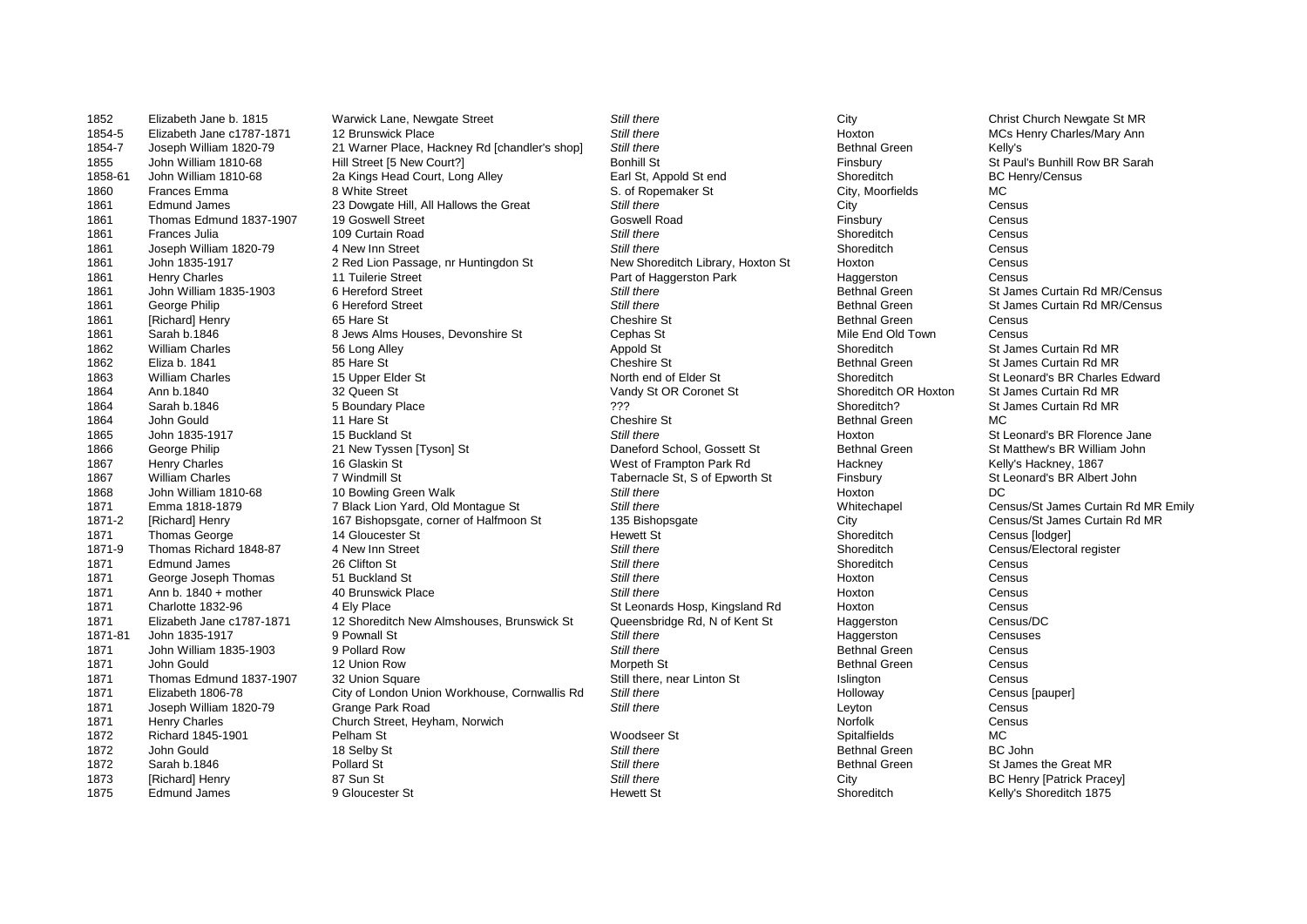1876 Ann b. 1840 + mother 46 Huntingdon St Falkirk St DC Sarah [mother] 1891 Joseph William 1876-1967 Working Boys Home, Blackfriars Road 1891 Mary Ann 1837-1907 Woodview, Belsize Road, Worthing

1879 George Joseph Thomas 2 Whitmore Cottages Nuttall St area Nuttall St area Hoxton Shoreditch electoral register 1879-82 John William 1835-1903 8 New Inn Street **State of Still there** Still there Shoreditch Electoral register/Census/Kelly's 1882<br>1881 Charlotte 1832-96 7 Lamb's Passage Still there Still there Finsbury Census 1881 Charlotte 1832-96 7 Lamb's Passage *Still there* Finsbury Census 1881 Frances Julia 1854-92 18 Blossom Street, Norton Folgate **Still there** Still there Shoreditch Shoreditch Census<br>1881 Henry Edward 1854-92 2 Bateman Row Still there Still there Shoreditch Shoreditch Census 1881 Henry Edward 1854-92 2 Bateman Row *Still there* Shoreditch Census 1881 Henry b. 1858 Essex Street Shenfield St Hoxton Census 1881-1901 Charles & Eliz J SAGROTT 52 Huntingdon St **Falkirk St** Falkirk St **Hoxton Censuses. Henry b. 1858 there 1901**<br>1881 Angelina Bundes Cottage. 30 Marian Square Still there Still there Bethnal Green Census 1881 Angelina **Agnes Cottage, 30 Marian Square** Still there Still there **Bethnal Green Census** Census<br>1881-91 John Gould Census 28 Welleslev Street Street Still there Still there Still there Mile End Old Town Census 1881-91 John Gould 28 Wellesley Street *Still there* Mile End Old Town Census 1881 Richard 1845-1901 9 Sydney Terrace, Scott Street Edwin St/Dartmouth St Canning Town Census<br>1881-2 Henry Charles Shrubland Villa. Capworth St Capworth St still there Levton Levton Census/Kelly Essex 1881-2 Henry Charles Shrubland Villa, Capworth St Capworth St still there Leyton Leyton Census/Kelly Census<br>1881-91 Edmund James & Charlotte 111 Glenarm Road Still there Still there Still there Hackney Hackney Censuses 1881-91 Edmund James & Charlotte 111 Glenarm Road **Still there** Still there **Still there** Hackney Hackney Censuses<br>1881 George Joseph Thomas 59 De Beauvoir Crescent Still there Still there Still there Hackney Hackney Censu 1881 George Joseph Thomas 59 De Beauvoir Crescent<br>
1881 Joseph William 1851-1914 54 Aden Grove **Still there** 1881 Joseph William 1851-1914 54 Aden Grove **1892 Still there** Stoke Newington Stoke Newington Census<br>1881 Mary Ann Elizabeth 95 Mildmay Road Still there Still there Still there Still there Stoke Newington Census 1881 Mary Ann Elizabeth 95 Mildmay Road *Still there* Islington Census 1881 Mary Ann 1837-1907 28 Union Road Orleston Rd Islington Census [domestic nurse] 1881 Thomas Edmund 1837-1907 18 Coleman Street Coleman Fields Coleman Fields Thomas Islington Census Census<br>1881 Thomas Richard 1848-87 9 Springfield Villas. Springfield Rd Still there Still there Coleman Tields New Southg 1881 Thomas Richard 1848-87 9 Springfield Villas, Springfield Rd<br>1881 Charles 1849-1922 Roval Marine Artillery Barracks Fastney Portsea **Still there** New Southgate Census Census 1881 Charles 1849-1922 Royal Marine Artillery Barracks Eastney Portsea Hampshire Census 1884 John William 1835-1903 31 Gibraltar Row Gibraltar Walk still there Bethnal Green MC Elizabeth Sarah [daughter]<br>1887 Mary Ann Elizabeth 10 Ferndale Road. Upton Park Still there Still there West Ham Will Will ng 1887 Mary Ann Elizabeth 10 Ferndale Road, Upton Park 1987 Still there 1988 Still there 1988 Mest Ham 1897 Mill of Mary Ann Elizabeth 1887<br>1887 John 1857-1937 1897 A Milton Terrace, Red Post Lane, Upton 1898 Katherine Ro 1887 John 1857-1937 1987 1887 4 Milton Terrace, Red Post Lane, Upton Katherine Road The Sast Ham Will of Mary Ann Elizabeth Sarah d. George Philip 30 Poole Rd<br>The Mary Ann Elizabeth Sarah d. George Philip 30 Poole Rd 1887 Elizabeth Sarah d. George Philip 30 Poole Rd<br>1889-91 Charles 1849-1922 68 Mansell Street Still there Still there Still there Mittechapel BC James William/Census 1889-91 Charles 1849-1922 68 Mansell Street Whitechapel BC James William/Census 1891 Frances Julia **1891 Frances Julia 1891 Frances Census** Solvetic Street, Norton Folgate Street Folgate Street<br>1891 Henry b. 1858 **1892 1894 AB Crondall Street** Street Street Street Street Street Street Street Street Ce 1891 Henry b. 1858 48 Crondall Street S*till there* Census 1891 Henry Edward 1854-92 Poole Street [45 in Apr, 34 in Nov] *Still there* Still there Hoxton Henry Census/BC John Henry Census/BC John Henry Census/BC John Henry Census/BC John Henry Census Still there Still there Still 1891 John William 1835-1903 51 Wellington Row *Still there* Bethnal Green Census 1891 Angelina 3Narian Square, off Pritchards Row *Still there* Still there **Bethnal Green Census** Census<br>1891-1901 Richard 1845-1901 7 Scott Street Census **Census** Edwin St/Dartmouth St Canning Town Census 1891-1901 Richard 1845-1901 **7 Scott Street 1845-1901** 7 Scott Street Edwin St/Dartmouth St Canning Town Canning To<br>1891 1891 John 1857-1937 1897 1897 1898 Ham 1891 John 1857-1937 **1898** 46 Selwyn Road, Plaistow **1898** Still there Still there Still there Still there West Ham Census Niece Lilian MA there Census Niece Lilian MA there Census Niece Lilian MA there Census Niece Lilian 1891 Peter S & Emily TAYLOR + Lilian 4 Milton Terrace, Red Post Lane Katherine Road Katherine Road East Han Census. Niete Lilian 48 Gayhurst Road, Dalston Census. Niete Chan Still there Subminity Channey Hackney 18 Gayhurst Road, Dalston **1896** pt 3<br>19 Ritson Road **Census/Kelly's Ln Suburban 1896** pt 3<br>19 Ritson Road **Census** Census 1891 George Joseph Thomas 19 Ritson Road *Still there* Hackney Census 1891 Thomas Edmund 1837-1907 44 Oxford Road **Elizabeth Avenue** Elizabeth Avenue **Interpretation Census** Census<br>1891 Henry 1873-1955 Liverpool Rd **Elizabeth Avenue Still there** Still there **Interpretation** Islington MC Nov, 1891 Henry 1873-1955 Liverpool Rd *Still there* Islington MC Nov, not on census 1891 Henry Charles 2 Caroline Villa, Capworth Street Capworth St still there Leyton Leyton Census<br>1891-1901 Henry Edward 1856-1937 10 llater 231 Cairo Rd Structure Capworth St still there Capsus Walthamstow Census 1891-1901 Henry Edward 1856-1937 10 [later 23] Cairo Rd *Still there* Walthamstow Census 1891 Charlotte 1833-96 2 Siddons Road *Still there* Tottenham Census 1891 Thomas Richard b.1873 3 Young's Cottages (39 | Stear Victoria Cres + Russell Rd Tottenham | Census [lodger]<br>1891 Marion b. 1875 | Laburnum Villa. 156 Birkbeck Road | Still there Still there | Tottenham | Census Genera 1891 Marion b. 1875 **1891** Laburnum Villa, 156 Birkbeck Road *Still there* Still there The Still there The Tottenham Census [General Servant 1891 Tottenham Census [General Servant 1891 Tottenham Census [Census IChildren's 1891 Thomas Richard's 5 orphans Chase Side Schools **Chase Chase Farm Hospital Chase Farm Hospital** Enfield Census<br>1891 Joseph William 1876-1967 Working Boys Home, Blackfriars Road Still there Still there Southwark Southwar 1891 Joseph William 1851-1914 233 Whitehorse Lane, Upper Norwood, Croydon Still there Surrey Surrey Surrey Census 1891 Joseph William 1851-1914 60 High Road, South Norwood, Croydon [shop] *Still there* Surrey Surrey Surrey Surrey Kelly's Kent, Surrey and Sussex 1891<br>1891 Mary Ann 1837-1907 Woodview, Belsize Road, Worthing 1891 John 1872-1944 26 Wellington Street, Leeds 2001 1892 1892 1894 2012 1894 1894 2013